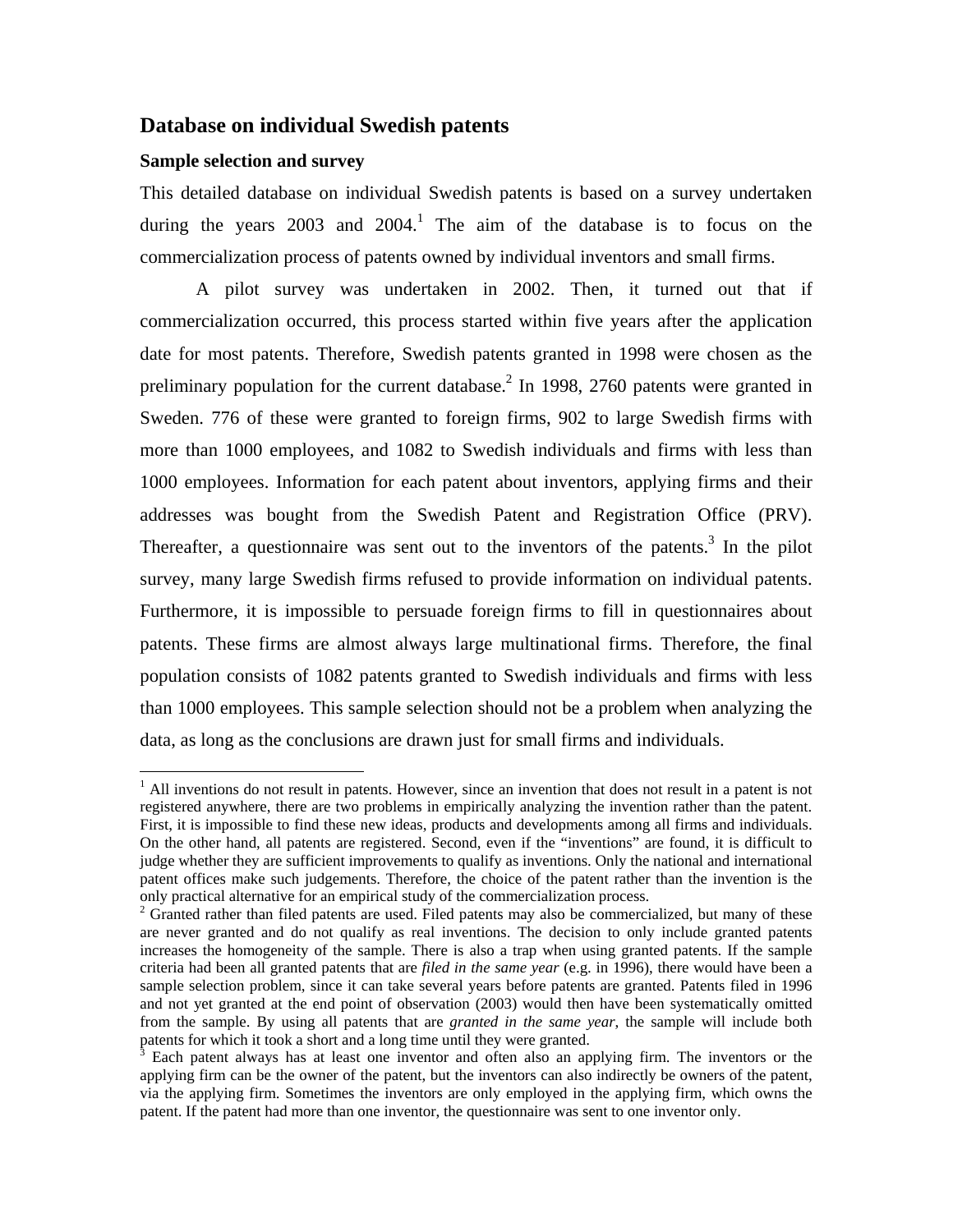As many as 867 of the inventors filled in and returned the questionnaire, i.e. the response rate was 80 percent (867 out of 1082). This response rate is satisfactorily high, taking into account that such a database has seldom been collected before and that inventors or applying firms usually consider information about inventions and patents to be secret. In the questionnaire, we asked the inventors about the work place where the invention was created and the financing of the invention during the R&D phase, whether the invention had been commercialized, which kind of commercialization mode was chosen (licensing, selling, commercialization in an existing or in a new firm), how the commercialization was financed, the inventors' incomes and profits from the patent, and if there were any problems with the commercialization – alternatively why the patent was never commercialized.

After the collection, the questionnaire was complemented with two kinds of data: 1) from espacenet's homepage (www.espacenet.com), we collected information about renewal of the patents (e.g. if and when the patents had expired), whether the Swedish patents had any sister-patents in the. U.S. or Europe, as well as how many forward citations the patents (and their sister-patents) had received within and between industries; 2) for the patents that had been commercialized through a licensing or an acquisition contract, we contacted the inventors once more. We then asked detailed questions about the contracts, for example whether fixed and/or variable payment fees were included in the contracts. All variables in the database from the questionnaire and other sources are shown in the end of this PDF-file.

## **Commercialization**

The application year of the 867 patents is shown as light-gray bars in Figure 1. 85 percent of the patents were applied for between 1994 and 1997. In 2003, commercialization had been started for 526 of these patents (61 percent). The starting year of the commercialization is represented by dark bars, which almost follow a normal distribution. Although the last year of observation is 2003, it is not likely that many of the 341 non-commercialized patents will be commercialized after 2003.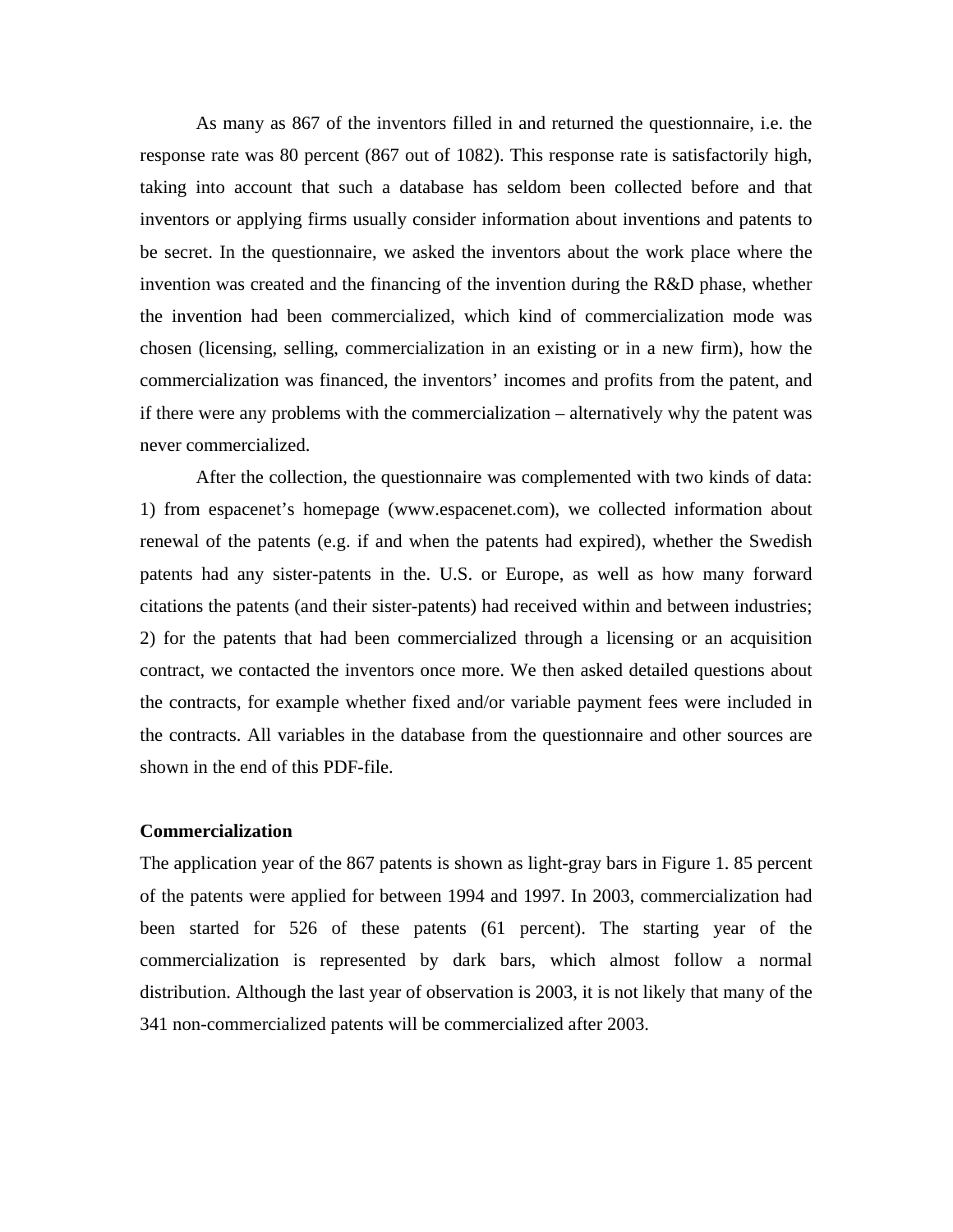

**Figure 1. Application year and starting year of commercialization**

The 867 patents and the commercialization rate are described across firm groups in Table 1. As many as 408 patents (47 percent) were granted to individual inventors, and 116, 201, 142 patents were respectively granted to medium-sized firms (101-1000 employees), small firms (11-100 employees) and micro companies (2-10 employees).<sup>4</sup> The commercialization rate for the whole sample is 61 percent. This rate should be compared to the few available studies that have measured commercialization of patents: 47 percent for American patents found by Morgan *et al.* (2001) and 55 percent in the studies surveyed by Griliches  $(1990)$ .<sup>5</sup> The higher commercialization rate in this database is explained by the fact that only patents owned by small firms and individual inventors are included – large (multinational) firms have many more defensive patents. Griliches (1990) confirms this view and reports that the commercialization rate is as high as 71

 $\overline{a}$ 

<sup>&</sup>lt;sup>4</sup> The group of individual inventors includes private persons, self-employed inventors as well as two-three inventors, who are organized in trading companies or private firms without employees.

<sup>&</sup>lt;sup>5</sup> These other studies have a similar definition of commercialization as here, i.e. that the patent has been used commercially. In Morgan *et al.* (2001), commercialization means a commercialized product or process or a licensing contract, and in Griliches, it means that the patent is used commercially. In neither of these studies does the commercialization need to be profitable for the owner.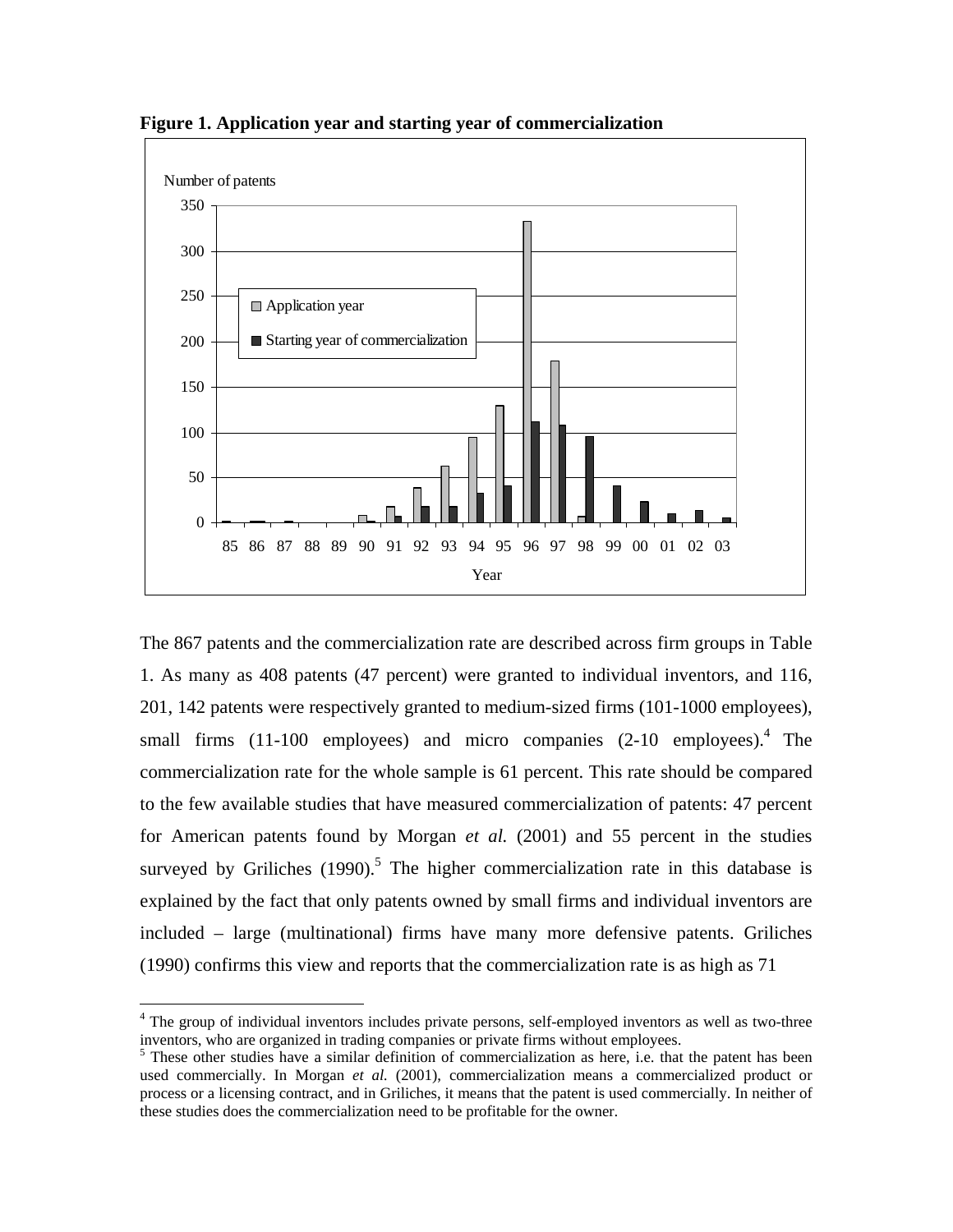|                                          |     | Number of patents |       | Percent  | Percent   |
|------------------------------------------|-----|-------------------|-------|----------|-----------|
| Kind of firm where invention was created |     | Commercialization |       | Commerci | Inventor  |
|                                          | Yes | No                | Total | alized   | ownership |
| Medium-sized firms (101-1000 employees)  | 77  | 39                | 116   | 66 %     | 4 %       |
| Small firms (11-100 employees)           | 137 | 64                | 201   | 68 %     | 48 %      |
| Micro companies (2-10 employees)         | 105 | 37                | 142   | 74 %     | 86 %      |
| Inventors (1-4 inventors)                | 207 | 201               | 408   | 51 %     | 97 %      |
| Total                                    | 526 | 341               | 867   | 61 $%$   | $72\%$    |

**Table 1. Commercialization of patents across firm sizes and inventors' ownership** 

percent for small firms and inventors. In Table 1, the commercialization rate of the firm groups is between 66 percent and 74 percent, whereas the rate of the individuals is not higher than 51 percent. A contingency-table test suggests there to be a significant difference in the commercialization rate between firms and individuals. The chi-square value is 30.55 (with 3 d.f.), significant at the one-percent level.

**Figure 2. Survival and Hazard functions of commercialization of patents** 



*Note*: The survival function is depicted as the inverse of the survival function by pedagogical reasons.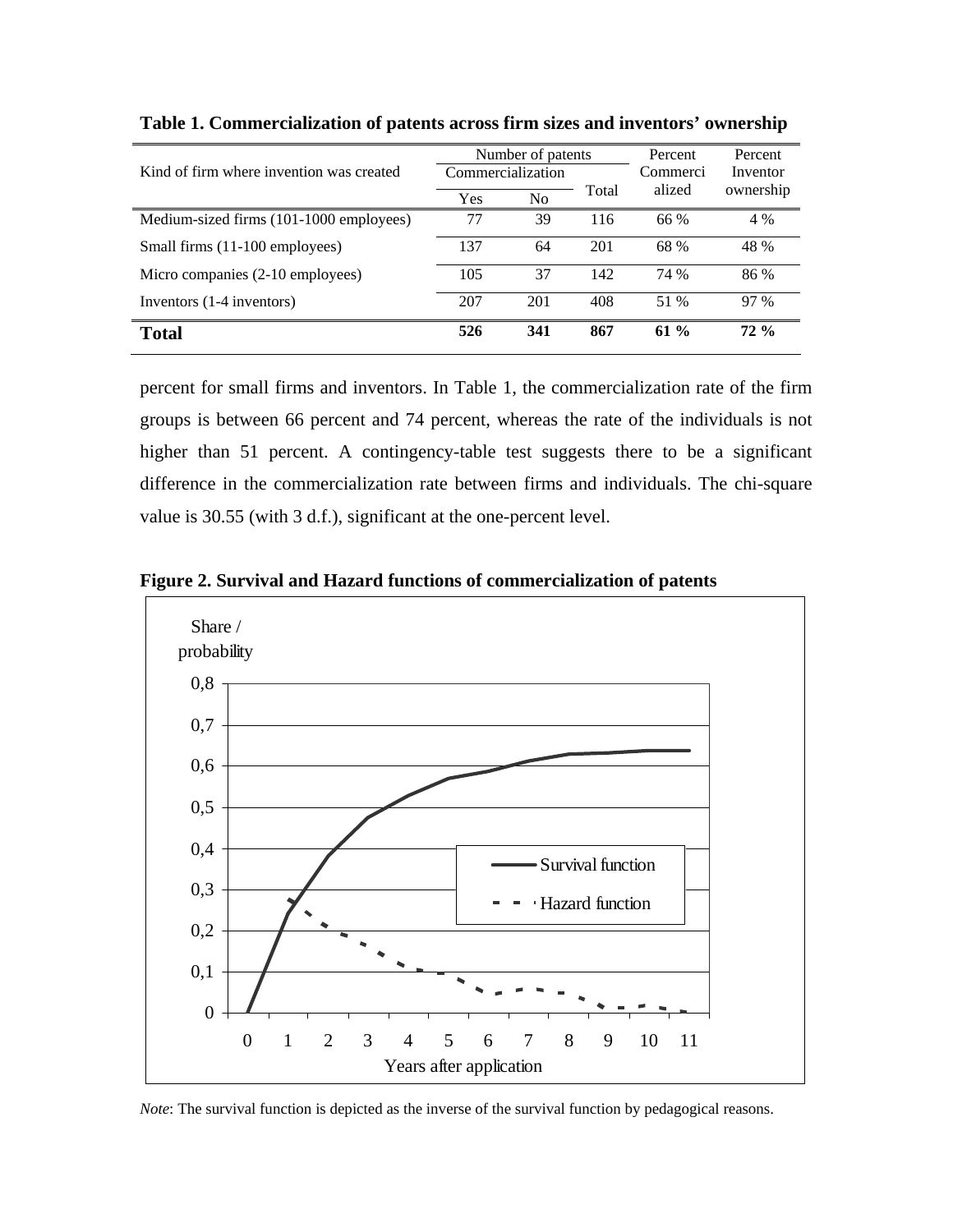In the last column of Table 1, inventors' ownership of the patents is shown. The larger is the firm, the higher is the share of the patents that is partly or wholly owned by the inventors. In fact, when the inventors are owners of the patent, the firm has never more than 200 employees.

In reality, the commercialization decision is not a usual dichotomous variable, but rather an event. In Figure 2, the survival and hazard functions of the commercialization decision for the patents in the sample are estimated by the Life-table method (actuarial method). The patent application year is set to 0. The inverse of the survival function increases steeply at the beginning, but it levels away after 4-5 years. The hazard function (conditional probability) is highest during the first three years after the application.

#### **Renewal**

Owners must pay an annual renewal fee to the national patent office to keep their patents in force. If the renewal fee is not paid in one single year, the patent expires. The renewal rates of the 867 patents by firm size are described in Table 2. The renewal rate is increasing in the firm size, rising from 44 percent for individuals to 76 percent for medium-sized firms. A contingent table test indicates a statistically significant difference between firm size categories. The chi-square value is 46.7 (with 3 d.f.), significant at the one percent level.

Table 3 compares commercialized patents and renewed patents. As expected, renewed patents (71 percent) are commercialized to a higher degree than expired ones (48 percent). The chi-square test statistic reported at the bottom of Table 3 shows that we

|                                          | Still alive in 2007 |     | Total                | Percent renewed |
|------------------------------------------|---------------------|-----|----------------------|-----------------|
| Kind of firm where invention was created | Yes                 | No  | number of<br>patents | in 2007         |
| Medium-sized firms (101-1000 employees)  | 88                  | 28  | 116                  | 76 %            |
| Small firms (11-100 employees)           | 127                 | 74  | 201                  | 63 %            |
| Micro companies (2-10 employees)         | 86                  | 56  | 142                  | 61 %            |
| Individuals (1-4 inventors)              | 181                 | 227 | 408                  | 44 %            |
| <b>Total</b>                             | 482                 | 385 | 867                  | 56 $%$          |

**Table 2. Renewal of patents across firm sizes, number of patents and percent.**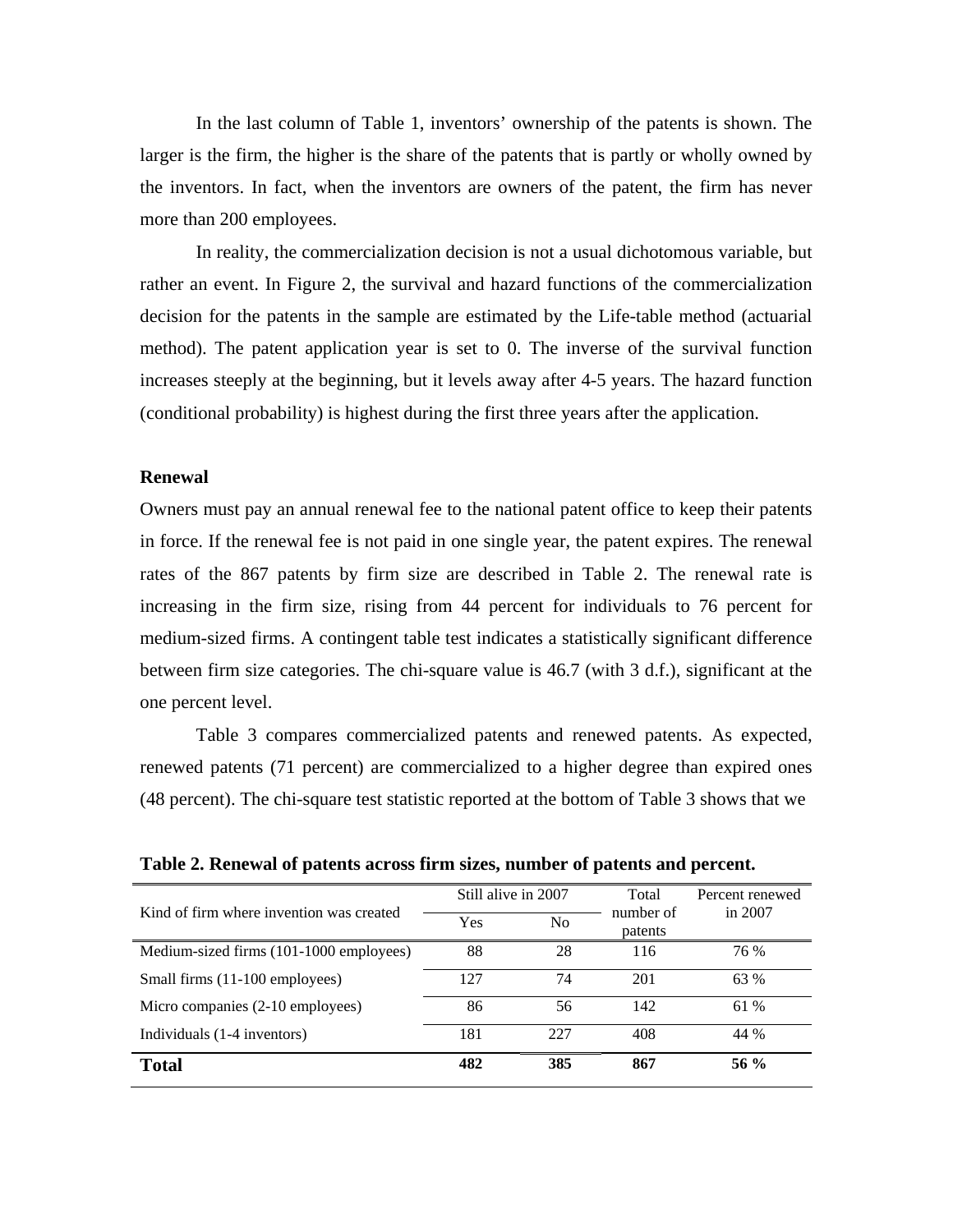can clearly reject independence of commercialization and renewal. However, 35 percent of the patents have been commercialized, but have already expired. This is either due to the products having a short lifecycle or the commercialization having failed. 42 percent of the non-commercialized patents are still alive. Many of these patents might be defensive patents, with the purpose of defending other patents, but then the owner should have more similar granted patents. Among the commercialized patents in our dataset, 46 percent of the owners have at least one more similar patent. Among the noncommercialized patents, this percentage is only 33 percent. If the patent had not been commercialized, the inventor was also asked: why the patent had not been commercialized. Among the 341 non-commercialized patents, only 15 inventors listed shadow-patenting as one of the reasons for why the patent had not been commercialized.<sup>6</sup> This indicates that keeping patents for strategic reasons, as is frequently done by large multinational firms (Cohen *et al.*, 2000), is uncommon among individuals and small firms.

**Table 3. Commercialized patents and patents still alive 2004, number of patents and percent.** 

|                          |      | Commercialized patents latest in 2003 | Percent |                |
|--------------------------|------|---------------------------------------|---------|----------------|
| Patents still alive 2004 | Yes  | No                                    | Total   | Commercialized |
| Yes                      | 340  | 142                                   | 482     | 71 %           |
| N <sub>0</sub>           | 186  | 199                                   | 385     | 48 %           |
| Total                    | 526  | 341                                   | 867     | 61 %           |
| Percent still alive      | 65 % | 42 %                                  | 56 %    |                |

Note: Chi-square-value is 44.32, significant at the 1 percent level for 1 d.f.

 $\overline{a}$ 

 $6$  The most frequent reasons here were: 1) problems with financing (115 patents); 2) problems with marketing (75 patents); 3) problems in finding a manufacturing firm/licensor (74 patents); and 4) the product is not yet ready for commercialization (62 patents). Note that inventors may have mentioned more than one reason for why the patent was not commercialized.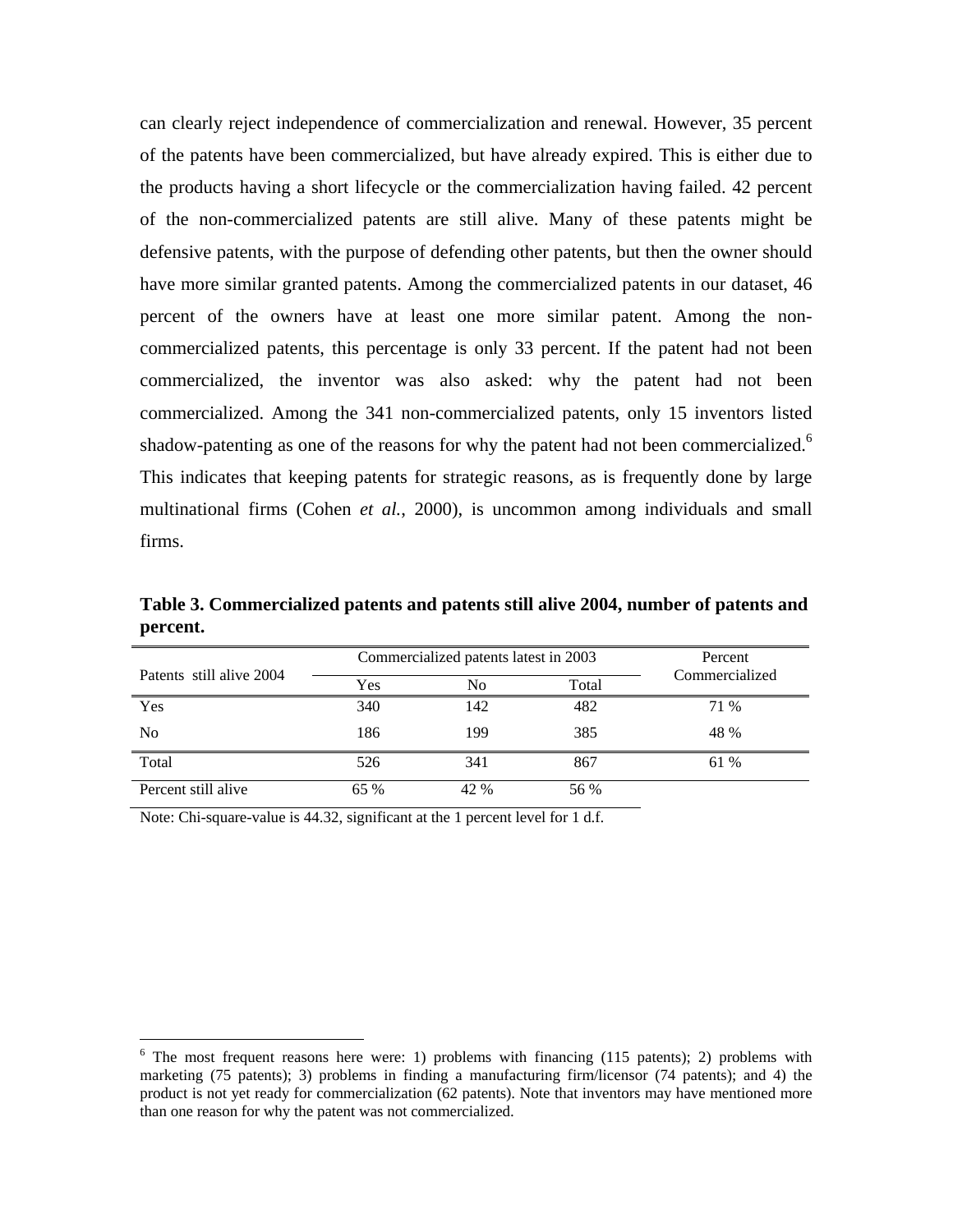## **Financing**

In Table 4, the commercialization rate is related to external financing in the R&D phase. Patents with external financing in the R&D phase have a significantly lower commercialization rate than those without. When dividing the external financing into different sources, the commercialization rate is significantly lower only for patents supported by government funds.

|                           |                   | Any external financing                                              |       |         |  |  |
|---------------------------|-------------------|---------------------------------------------------------------------|-------|---------|--|--|
| <b>External financing</b> | Commercialization |                                                                     | Total | Percent |  |  |
| during the R&D-phase      | Yes               | N <sub>0</sub>                                                      |       |         |  |  |
| N <sub>0</sub>            | 421               | 239                                                                 | 660   | 63.8%   |  |  |
| Yes                       | 105               | 102                                                                 | 207   | 50.7 %  |  |  |
| Total                     | 526               | 341                                                                 | 867   | 60.7 %  |  |  |
|                           |                   | Chi-square-test = $11.27$ ***                                       |       |         |  |  |
| Government external       |                   | Commercialization                                                   | Total | Percent |  |  |
| financing                 | Yes               | No                                                                  |       |         |  |  |
| No                        | 457               | 268                                                                 | 725   | 63.0 %  |  |  |
| Yes                       | 69                | 73                                                                  | 142   | 48.6%   |  |  |
| Total                     | 526               | 341                                                                 | 867   | 60.7%   |  |  |
|                           |                   | Chi-square = $10.38$ ***                                            |       |         |  |  |
| Private venture capital   |                   | Commercialization                                                   | Total | Percent |  |  |
|                           | Yes               | No                                                                  |       |         |  |  |
| N <sub>o</sub>            | 498               | 321                                                                 | 819   | 60.8%   |  |  |
| Yes                       | 28                | 20                                                                  | 48    | 58.3%   |  |  |
| Total                     | 526               | 341                                                                 | 867   | 60.7 %  |  |  |
| Chi-square $= 0.12$       |                   |                                                                     |       |         |  |  |
|                           |                   | Other external financing (e.g., universities, research foundations) |       |         |  |  |
| Other external financing  | Commercialization |                                                                     | Total | Percent |  |  |
|                           | Yes               | N <sub>0</sub>                                                      |       |         |  |  |
| N <sub>o</sub>            | 509               | 322                                                                 | 831   | 61.3%   |  |  |
| Yes                       | 17                | 19                                                                  | 36    | 47.2 %  |  |  |
| Total                     | 526               | 341                                                                 | 867   | 60.7%   |  |  |
|                           |                   | Chi-square = $2.85$ *                                               |       |         |  |  |

**Table 4. External financing during the R&D phase and commercialization** 

*Note*: 207 patents have external financing, but 19 patents have financing from more than one source.

The distribution of external financing among firm groups is described in Table 5. It is obvious that external financing – irrespective of source – is more common among individuals and micro companies. The risk should be higher in patent projects owned by individuals as compared to projects owned by companies. It would then be expected that the government finances projects with higher risk than the average patent project. This might be an explanation for the lower commercialization rate among governmentfinanced projects. However, in the group of 408 patents owned by individuals, the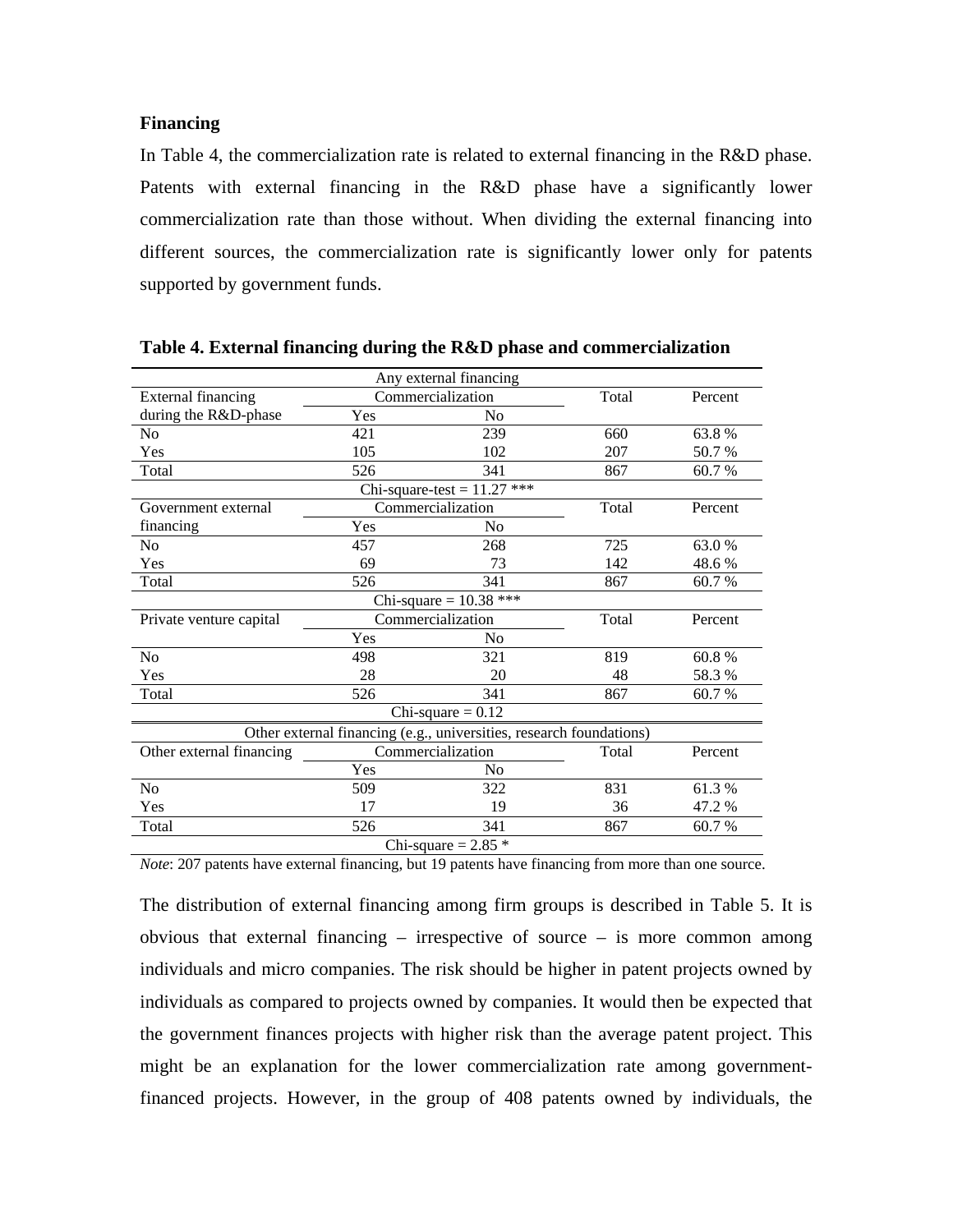commercialization rate is 45 percent for government-financed projects and 54 percent for projects with no government financing.

| Tuble of Eater has imaliency across in the groups |                                                                             |                   |                 |            |  |
|---------------------------------------------------|-----------------------------------------------------------------------------|-------------------|-----------------|------------|--|
|                                                   | No. of patents with external financing during the R&D-phase<br>Total number |                   |                 |            |  |
| Firm groups                                       | Government financing                                                        | Private financing | Other financing | of patents |  |
| Medium-sized firms                                | 3                                                                           |                   |                 | 116        |  |
| Small firms                                       |                                                                             |                   | 6               | 201        |  |
| Micro companies                                   | 25                                                                          |                   |                 | 142        |  |
| Inventors                                         | 111                                                                         | 37                | 26              | 408        |  |
| Total                                             | 142                                                                         | 48                | 36              | 867        |  |

**Table 5. External financing across firm groups** 

## **References**

Cohen, W.M., Nelson, R.R., Walsh, J.P., 2000, 'Protecting their intellectual assets: appropriability conditions and why U.S. manufacturing firms patent (or not)', NBER Working Paper No. 7552, NBER, Cambridge, MA.

Griliches, Z., 1990, 'Patent statistics as economic indicators: a survey', *Journal of Economic Literature*, 28, 1661-1707.

Morgan, R.P., Kruytbosch, C., Kannankutty, N., 2001, 'Patenting and invention activity of U.S. scientists and engineers in the academic sector: comparisons with industry', *Journal of Technology Transfer*, 26, 173-183.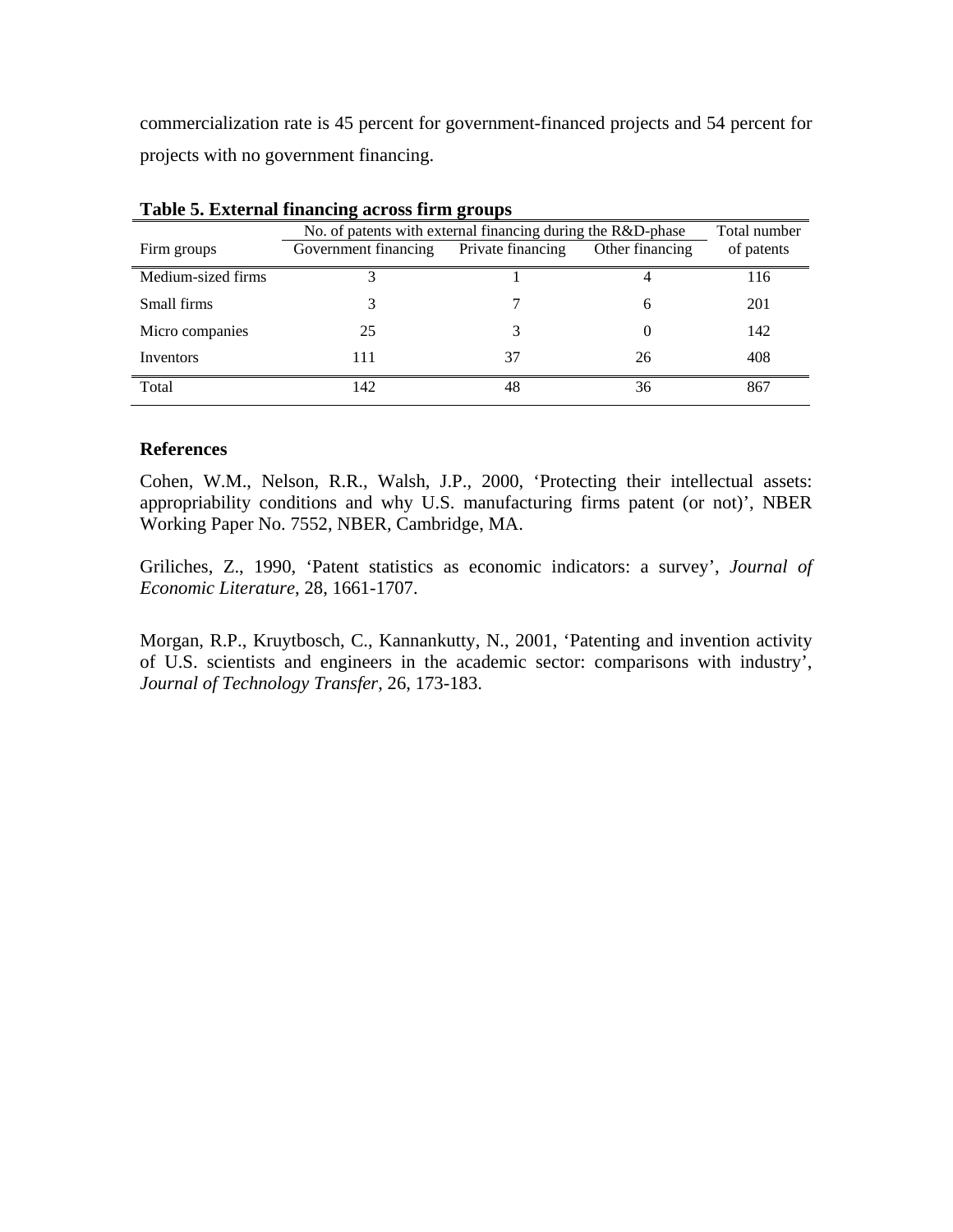# **Available variables in the database**

| <b>Variable description</b>                                                                             | Type of              | <b>Answer alternatives</b>                               |
|---------------------------------------------------------------------------------------------------------|----------------------|----------------------------------------------------------|
|                                                                                                         | variable             |                                                          |
| From the questionnaire                                                                                  |                      |                                                          |
| Patent identification No.                                                                               | Continuous           | Various                                                  |
| Name of inventors                                                                                       | Characters           | Various                                                  |
| Name of applying firm                                                                                   | Characters           | Various                                                  |
| Addresses of inventors and                                                                              | Characters           | Various                                                  |
| applying firm                                                                                           |                      |                                                          |
| Number of inventors                                                                                     | Continuous           | $1 - 4$                                                  |
| Region dummies (based on                                                                                | <b>Dummies</b>       | $0$ or $1$                                               |
| addresses)                                                                                              |                      |                                                          |
| Inventors' ownership share of the<br>patent (invention) at the application<br>date (direct or indirect) | Percent              | $0 - 100$                                                |
| Number of employees at the                                                                              | Continuous           | $1 - 1000$                                               |
| application date                                                                                        |                      |                                                          |
| Sex of inventors                                                                                        | Dummies              | $0$ or $1$                                               |
| Ethnicity of inventors                                                                                  | Dummies              | $0 \text{ or } 1$                                        |
| Work place where invention was                                                                          | Category             | University<br>$\bullet$                                  |
| created                                                                                                 |                      | Firm located at university<br>$\bullet$                  |
|                                                                                                         |                      | Independent firm<br>$\bullet$                            |
|                                                                                                         |                      | At inventors' home<br>$\bullet$                          |
| Financing before patent application                                                                     | Category             | Inventors' own capital<br>$\bullet$                      |
| and the share of each financing                                                                         |                      | Applying firm<br>$\bullet$                               |
| alternative                                                                                             |                      | Other firm<br>$\bullet$                                  |
|                                                                                                         |                      | Private venture capital/business angel<br>$\bullet$      |
|                                                                                                         |                      | Government capital<br>$\bullet$                          |
|                                                                                                         |                      | Private research foundations<br>$\bullet$                |
|                                                                                                         |                      | Government research foundations                          |
|                                                                                                         |                      | University<br>$\bullet$                                  |
|                                                                                                         | Percent              | $0 - 100$                                                |
| Does the owner have similar                                                                             | Dummy                | $0$ or $1$                                               |
| (competing) patents?                                                                                    |                      |                                                          |
| Are complementary patents needed                                                                        | Dummy                | $0$ or $1$                                               |
| for commercialization?                                                                                  |                      |                                                          |
| Commercialization of the patent                                                                         | Dummy                | $0 \text{ or } 1$                                        |
| Starting year of the<br>commercialization                                                               | Continuous 1987-2003 |                                                          |
| Mode of commercialization                                                                               | Category             | Acquisition<br>$\bullet$                                 |
|                                                                                                         |                      | Licensing<br>$\bullet$                                   |
|                                                                                                         |                      | Applying firm, where inventors are employed<br>$\bullet$ |
|                                                                                                         |                      | Applying firm where inventors are owners<br>$\bullet$    |
|                                                                                                         |                      | New firm where inventors are owners<br>$\bullet$         |
| Financing during the                                                                                    | Category             | Inventors' own capital<br>$\bullet$                      |
| commercialization and the share of                                                                      |                      | Applying firm<br>٠                                       |
| each financing alternative                                                                              |                      | Other firm<br>$\bullet$                                  |
|                                                                                                         |                      | Private venture capital/business angel<br>$\bullet$      |
|                                                                                                         |                      | Government capital                                       |
|                                                                                                         |                      | Stock market                                             |
|                                                                                                         | Percent              | $0 - 100$                                                |